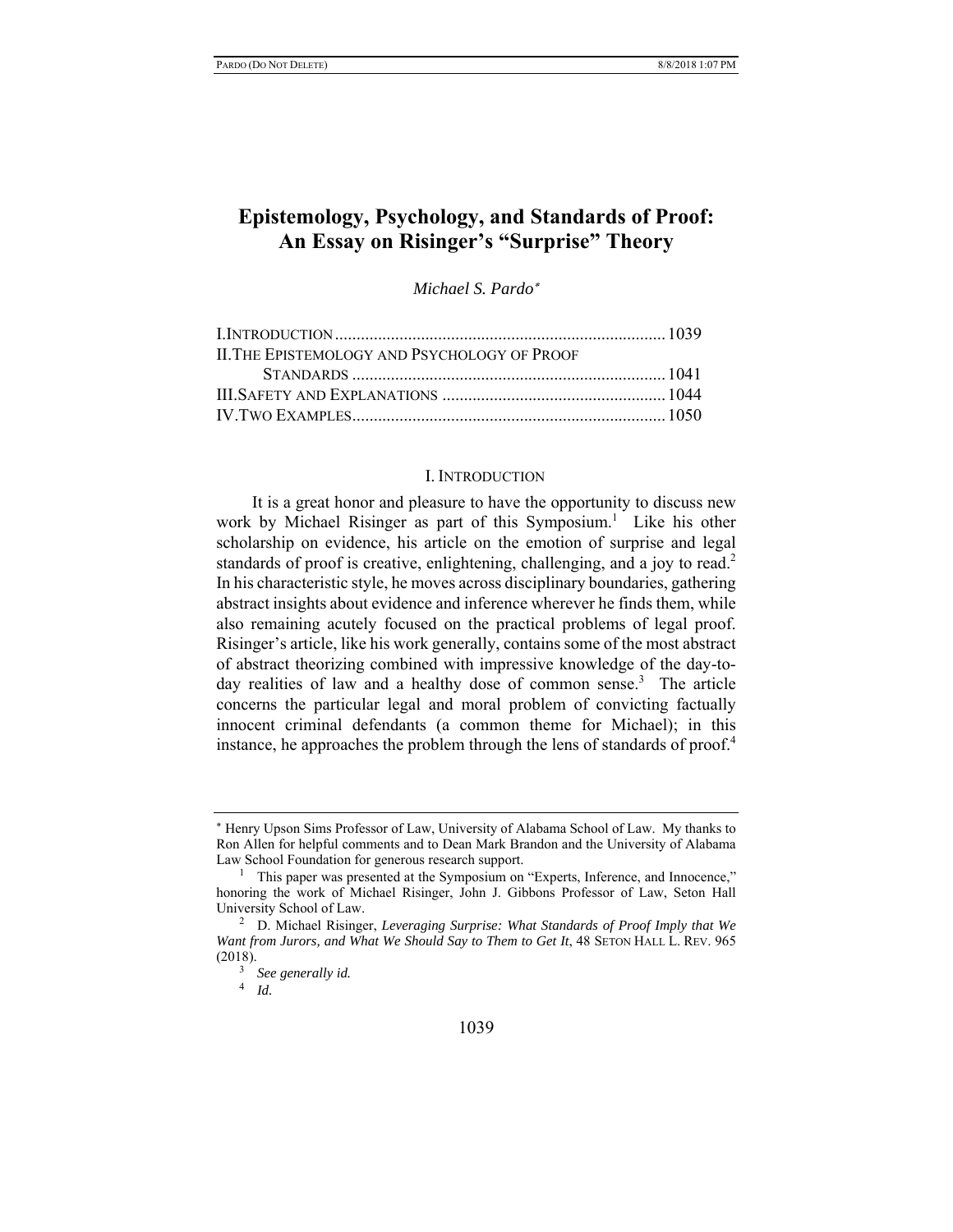Risinger proposes a general account of standards of proof based on the emotion of "surprise," focusing in particular on the "beyond a reasonable doubt" (BARD) standard in criminal cases.<sup>5</sup> He supports this account with three general claims. First, he argues that the primary purpose of standards of proof is "to define the level of subjective certainty necessary for such a decision to be a morally justified decision".6 To achieve this aim, standards of proof function (or ought to function) by "making jurors determine [their] degree of belief, and then norming them to understand the degree of belief which the law requires for an affirmative finding."<sup>7</sup> Second, he argues that the standard decision-theoretic tools for defining standards of proof and measuring "degrees of belief" are "ill-suited" for legal proof.<sup>8</sup> Instead, his "central claim is that people believe something to be true to the extent that they would be surprised to find out it was false."<sup>9</sup> Third, he argues that "the extent of surprise" is "best revealed" by "asking directly how surprised one would be to find out that the thing believed was false."<sup>10</sup> In conveying to jurors the level of surprise necessary for a conviction, the BARD standard can achieve its primary purpose: "to get the jurors to understand the moral burden they bear in the individual case."<sup>11</sup>

9 Risinger, *supra* note 2, at 981.

10 Risinger, *supra* note 2, at 981. Risinger proposes a system of "estimative surprise" to rank-order the level of surprise: "mildly surprised, surprised, quite surprised, greatly surprised, astonished, shocked, etc." *Id.* at 982. He also notes that "[t]he opposite of surprise is expectation." *Id.* at 970 n.17.

 $11$  *Id.* at 980 n.47. Risinger qualifies the theory by noting that the surprise framework may not map as clearly onto evaluate issues (e.g., reasonableness) decided by juries as it does for more purely factual disputes. *Id.* at 985–88.

<sup>&</sup>lt;sup>5</sup> *Id.* at 970 (positing that "when humans evaluate evidence and determine what they believe in regard to facts, the primary, though usually implicit, operator in those determinations is, or at least ought to be, the fundamental emotion of surprise").

<sup>6</sup> *Id.* at 980. *See also id.* at 979 ("[S]tandards of proof . . . are intended to speak to jurors about their level of certainty concerning the material issues of the case they are deciding after they have seen the evidence produced at the trial.").

Risinger, *supra* note 2, at 981.

<sup>8</sup> Risinger, *supra* note 2, at 968–981. His critique of this model for standards of proof is based on two primary arguments. First, in defining standards of proof, he argues that although various systemic issues (based on the utilities of different outcomes) are inevitable consequences of the standards, they are not their primary purpose. *Id.* at 979–80. For this reason, he rejects the idea of defining the standards as probabilistic thresholds based on these utilities. Second, he argues that "betting exercises" are a "poor proxy" for measuring subjective uncertainty in the context of legal proof. *Id.* at 981. Although her argument is framed somewhat differently, the philosopher Lara Buchak has argued along similar lines: "credences" (or degrees of belief, as measured by rational betting behavior) are, she claims, responsive to different features of evidence than beliefs and norms about moral blame. *See* Lara Buchak, *Belief, Credence, and Norms*, 169 PHIL. STUD. 285 (2014).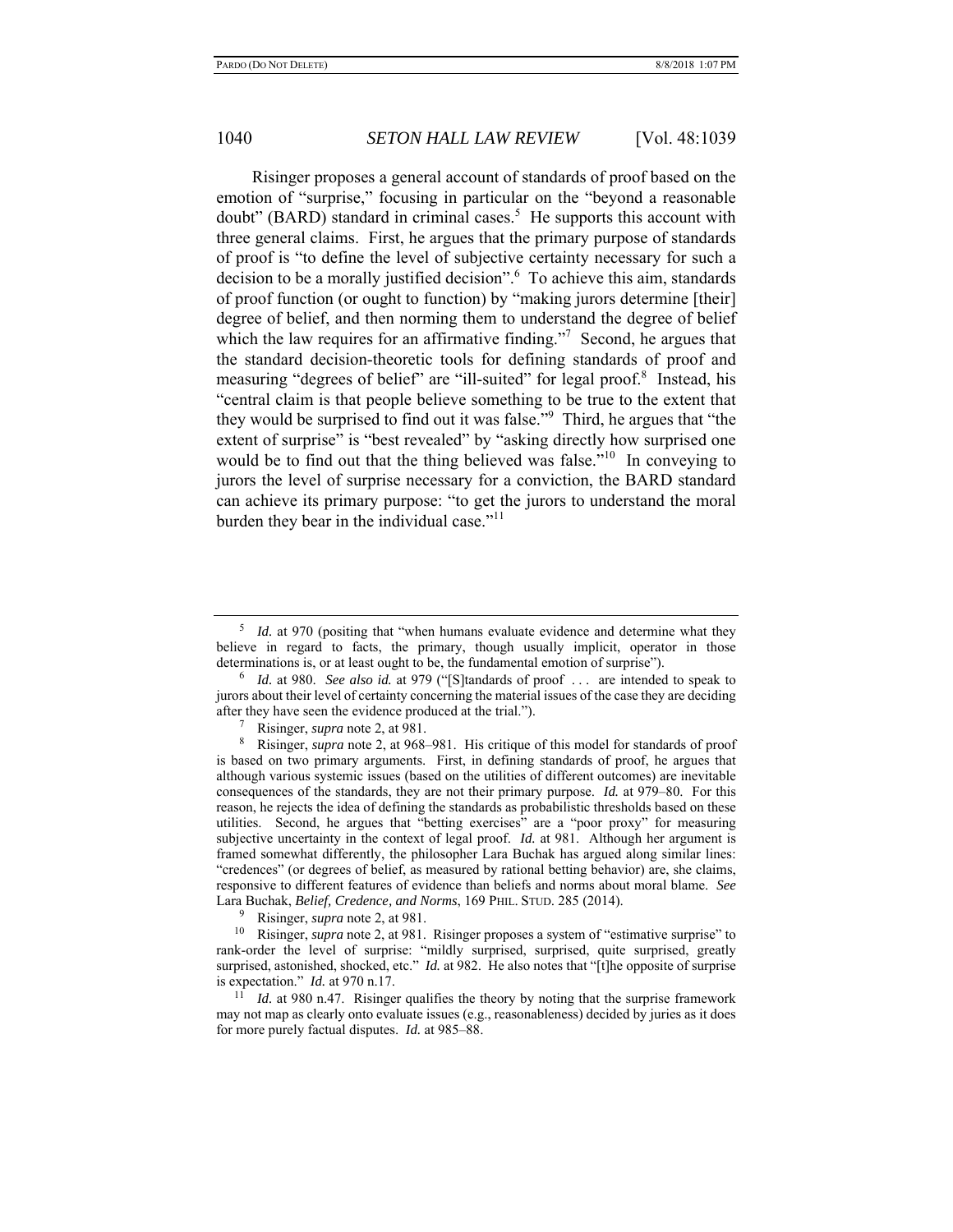My discussion will focus on epistemological issues underlying the surprise theory. I will first discuss some general methodological issues and then focus on two specific considerations: epistemic safety and explanations. I will argue that each consideration grounds the underlying epistemic question of how surprised jurors ought to be in light of the evidence. The safer the verdict, the more surprised jurors ought to be if their finding turned out to be false. Similarly, the better an explanation of the evidence, the more likely jurors should be surprised if the explanation turned out to be false. A corollary of this is that jurors should be very surprised when there is no plausible explanation that would imply that their factual finding is false. I conclude by discussing two case examples that illustrate how these considerations of safety and explanations relate to Risinger's proposed theory.

#### II. THE EPISTEMOLOGY AND PSYCHOLOGY OF PROOF STANDARDS

Standards of proof have both psychological and epistemic aspects. The psychological aspects concern various descriptive issues about what legal actors do and think in the context of legal fact finding. For example, how do jurors process and evaluate evidence? What do they understand the standards of proof to mean? And what criteria do they use in determining whether a standard of proof has been satisfied? Successful answers to these questions will involve accurate descriptions and explanations of how legal fact finders believe, reason, and decide as they  $d_0$ .<sup>12</sup> By contrast, the epistemic aspects have a normative or evaluative component. The epistemic aspects are concerned with what jurors *ought* to believe, and how they *ought*  to reason and decide based on the evidence and the standard of proof.<sup>13</sup> They are also concerned with whether particular jury findings are "reasonable" or "rational" in light of the evidence.<sup>14</sup>

<sup>&</sup>lt;sup>12</sup> See generally MICHAEL J. SAKS & BARBARA A. SPELLMAN, THE PSYCHOLOGICAL FOUNDATIONS OF EVIDENCE LAW (2016).

<sup>13</sup> *See* LARRY LAUDAN, TRUTH, ERROR, AND CRIMINAL LAW: AN ESSAY IN LEGAL EPISTEMOLOGY 31 (2006); Susan Haack, *Legal Probabilism: An Epistemological Dissent*, *in* EVIDENCE MATTERS: SCIENCE, PROOF, AND TRUTH IN THE LAW 47 (2014). 14 *See* FED. R. CRIM. P. 29; Jackson v. Virginia, 443 U.S. 307, 319 (1979) (explaining the

sufficiency standard for criminal convictions depends on whether "*any* rational trier of fact could have found the essential elements of the crime beyond a reasonable doubt"). FED. R. CIV. P. 56; FED. R. CIV. P. 50; Reeves v. Sanderson Plumbing Prods., Inc., 530 U.S. 133, 150 (2000) (explaining that the standard for judgment as a matter of law "mirrors" the summary judgment standard); Anderson v. Liberty Lobby, Inc., 477 U.S. 242, 252 (1986) (explaining that summary judgment depends on whether "reasonable jurors could find by a preponderance of the evidence" for the non-moving party).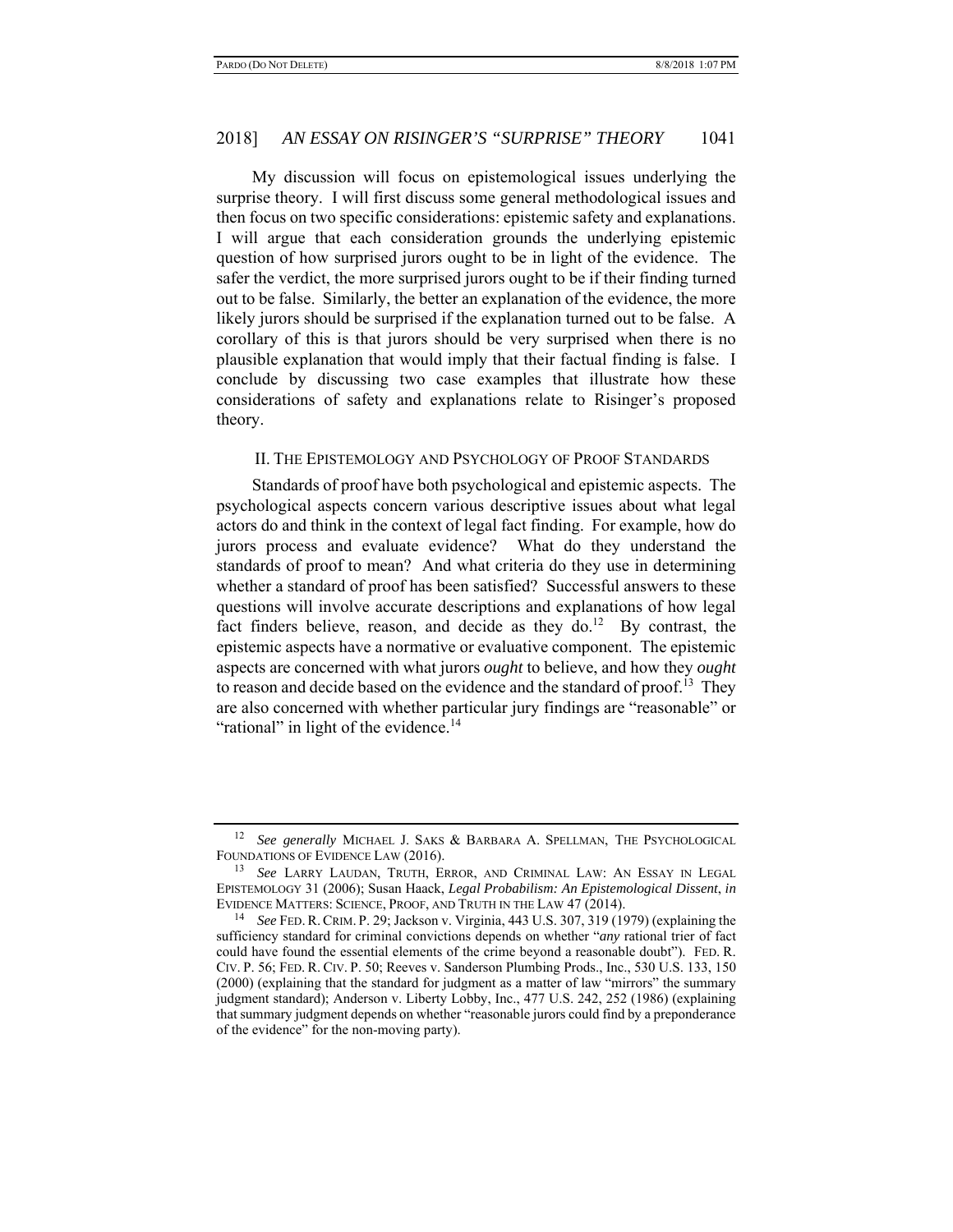The distinction between these two aspects is intuitive but is also subject to a number of possible confusions. One source of possible confusion concerns the relationship between the psychological and epistemic aspects. There is not—and need not be—any sharp division between the two categories. The epistemology at issue in legal proof generally, and with standards of proof in particular, is "naturalized" in the sense that psychological evidence is both relevant for epistemic theorizing and also potentially constraining.<sup>15</sup> It is relevant for evaluating the extent to which the psychological processes of fact finders match what they ought to be, and for identifying areas in need of improvement or ways to improve decisionmaking.<sup>16</sup> It is also potentially constraining by identifying realistic limits that any normative theorizing must take into account (in other words, "ought implies can").<sup>17</sup> A second potential source of confusion follows from the fact that some of the demands placed on "knowledge" and "beliefs" in epistemology may be irrelevant for legal fact finding because, for example, they are too demanding for what can be expected of legal decision-makers.<sup>18</sup> Even if the context of the trial makes some epistemic requirements inapplicable, however, this does not mean that epistemic evaluations cannot be made—practices may be better or worse at arriving at the truth, some types of evidence are better than others, and factual findings will be more or less justified based on the evidence.

The connections between these general reflections and Risinger's theory are hopefully clear. The "surprise" theory is primarily a *psychological* account of standards of proof. The account depends on identifying a particular mental state of the fact finder—i.e., their subjective level of "surprise"—and assessing it against the level of subjective certainty associated with the applicable standard of proof. In this sense, the surprise model is similar to subjective probability models of proof, except for replacing one subjective criterion with another. Subjective mental states, however, are not by themselves sufficient to adequately account for standards of proof. What is missing is some account of the epistemic aspects. In other words, rather than examining, based on the evidence, *how surprised the fact finder would be* (and whether this is enough to meet the standard of proof), the epistemic question is *how surprised should the fact finder be*?

<sup>15</sup> *See* Hilary Kornblith, *What is Naturalistic Epistemology?*, *in* NATURALIZING EPISTEMOLOGY 14 (Hilary Kornblith ed., 2d ed. 1994); Ronald J. Allen & Brian Leiter, *Naturalized Epistemology and the Law of Evidence*, 87 VA. L. REV. 1491 (2001).

<sup>&</sup>lt;sup>16</sup> Kornblith, *supra* note 15.<br><sup>17</sup> See Allen & Leiter *supra* 

<sup>17</sup> *See* Allen & Leiter, *supra* note 15, at 1503.

<sup>18</sup> For discussion of these issues, see Michael S. Pardo, *The Gettier Problem and Legal Proof*, 16 LEGAL THEORY 37 (2010).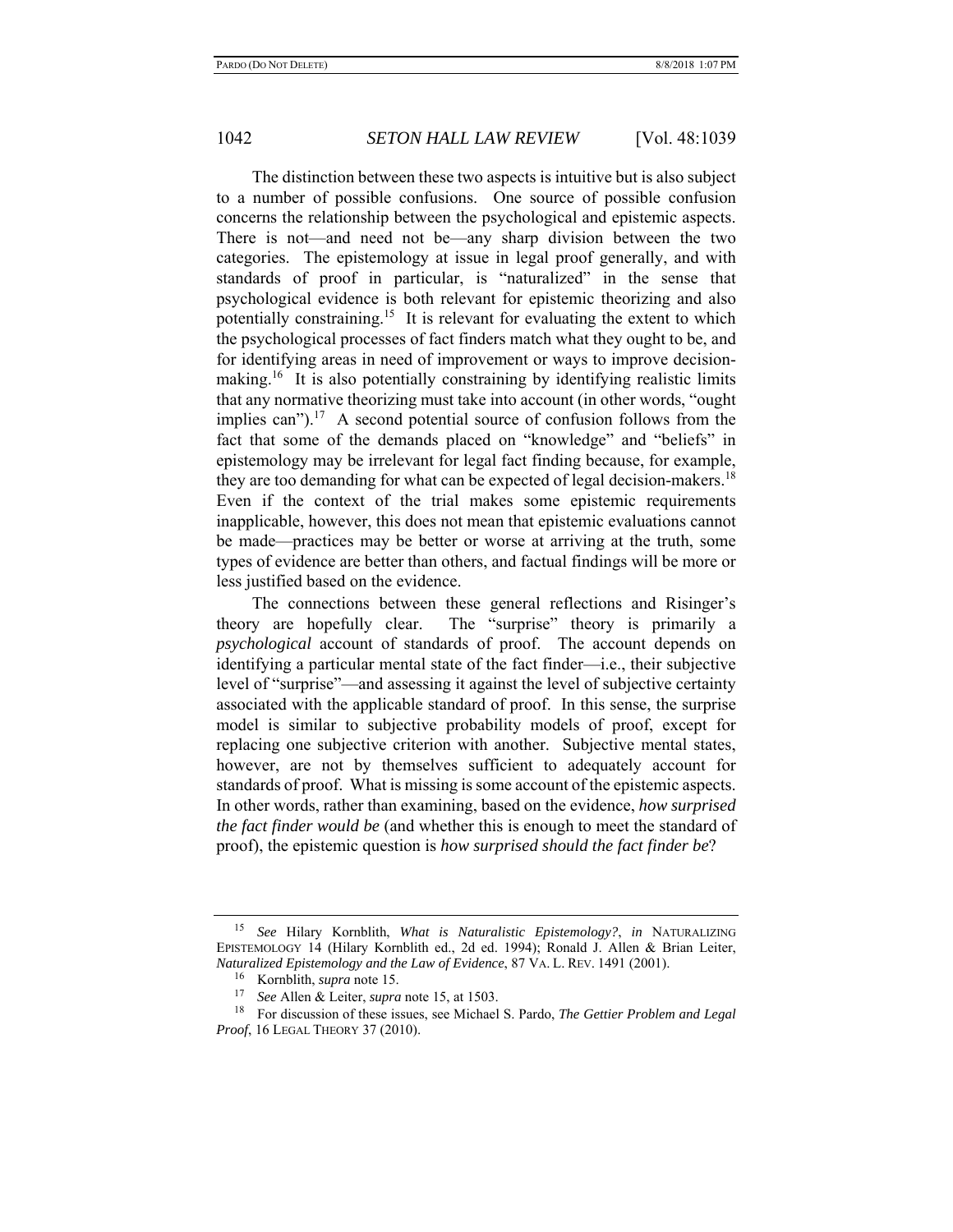Risinger, of course, recognizes this and accordingly he mentions the need to provide the jury with "norms" on applying the standards.<sup>19</sup> It is important, however, to distinguish two different types of normative considerations that might apply in this context. One sense—what I will call "weak" norms—concerns informing jurors about the appropriate level of surprise required for each standard and aligning outcomes so that subjective degrees of belief (measured by surprise) match the standards' requirements<sup>20</sup> Risinger's discussion of "norming" in the paper appears to focus on this weaker sense.<sup>21</sup> A second sense—what I will call "strong" norms—concerns whether fact finders' subjective assessments are epistemically warranted. This stronger sense is less concerned with the subjective mental states of fact finders; instead, it is concerned with what those subjective mental states should be. In other words, it is not about how surprised they would be if their finding turned out to be false, but about how surprised they should be. Any theory of standards of proof also needs to account for these epistemic aspects—the policy goals underlying the rules and legal doctrine require it.<sup>22</sup>

The next Part discusses two epistemic considerations that will help flesh out the epistemic aspects to standards of proof defined in terms of surprise.

 $19$  As I understand it, the surprise criterion is meant to capture a necessary condition, not a sufficient one. *See* Risinger, *supra* note 2, at 980 (referring to "the level of subjective certainty necessary for [a verdict] to be a morally justified decision").

 $20$  In a sense, this type of weak normative constraint is similar to the consistency constraints in subjective probability theory. Although they help to maintain consistency among subjective beliefs, they need not have any necessary connection with the truth of those beliefs. *See* Alvin I. Goldman, *Quasi-Objective Bayesianism and Legal Evidence*, 42 JURIMETRICS J. 237, 239 (2002) ("[S]ubjective Bayesianism does not commend itself as a basis for truth acquisition."). Similarly, properly matching subjective levels of surprise with the subjective level associated with each standard need not have any necessary connection with accuracy, unless subjective states of surprise are constrained by, or otherwise reliably track, objective features in the world. 21 *See* Risinger, *supra* note 2, at 982 ("What is needed is a way of norming jurors into

reasonably consistent designations in the use of the scale."). 22 *See supra* note 14. The policy goals concern overall systemic consequences regarding

accuracy and the risk of error. *See* Risinger, *supra* note 2, at 979–80.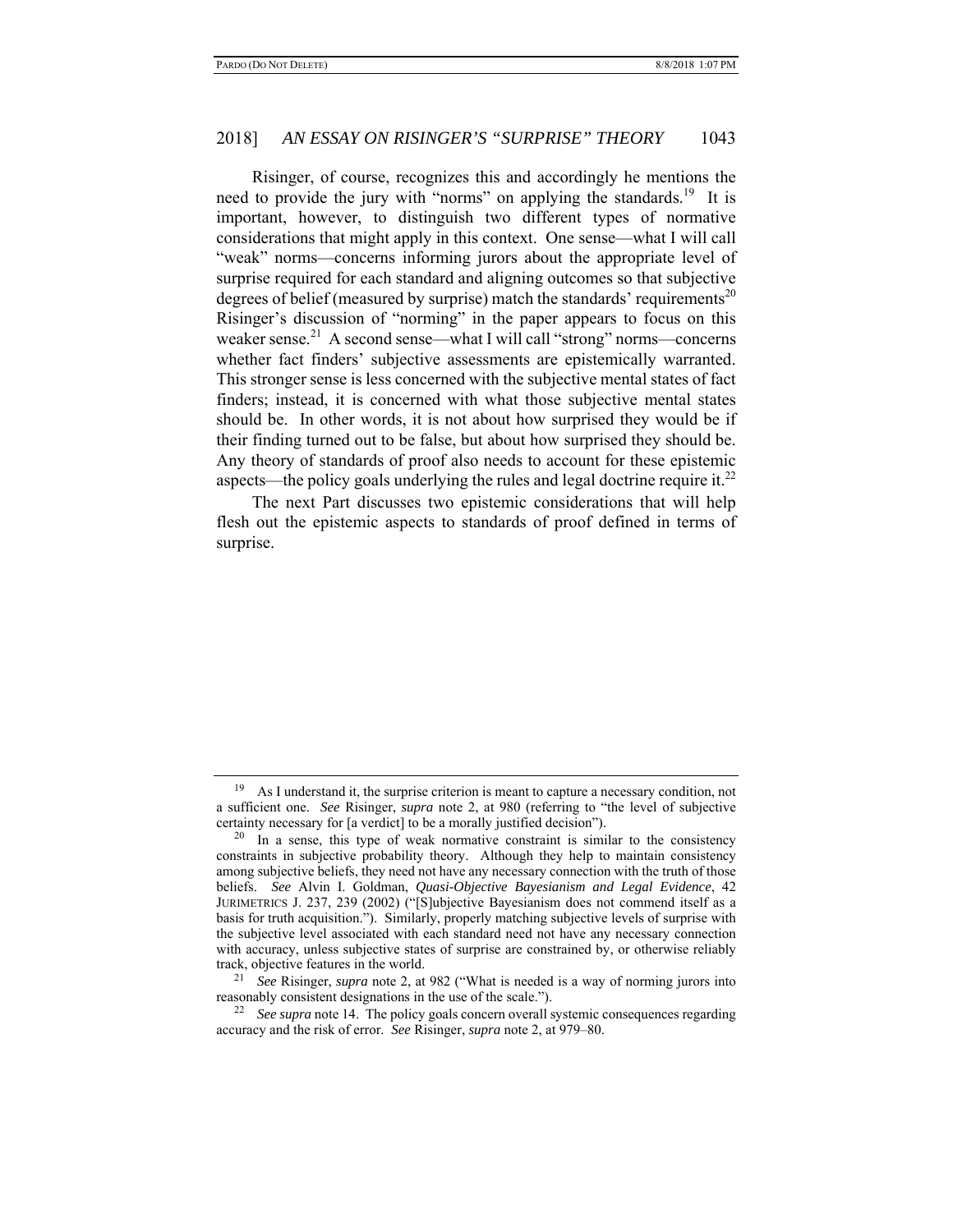#### III. SAFETY AND EXPLANATIONS

According to the surprise framework, the level of surprise necessary for a verdict should rise as the standard of proof rises.<sup>23</sup> For the most demanding standard—BARD—the jury should only convict when they would be very surprised ("shocked") if it turned out the defendant is innocent.<sup>24</sup> In turning the question around to its epistemic side, the issue becomes when jurors should be so surprised. In discussing this issue, I focus on two considerations that should affect estimates of surprise. The first concerns the epistemic safety of factual findings, and the second concerns the competing possible explanations of the evidence and events. Each affects the extent to which jurors should be surprised if a factual finding turns out to be false.

The concept of epistemic safety is a modal notion that arises in epistemological discussions of knowledge.<sup>25</sup> Specifically, safety has been proposed as a condition for true beliefs to qualify as knowledge.<sup>26</sup> For example, suppose I believe that "the cat is on the mat" (and that this belief is true). If I could easily be mistaken about this, then my belief is *unsafe*. If I could not easily be mistaken, then my belief is *safe*. Philosophers typically articulate safety conditions in terms of whether there are close "possible worlds" in which the agent forms the same belief and the belief is false.<sup>27</sup> For example, if there are close possibilities in which I mistakenly believe that the cat is on the mat, then my belief is unsafe.

<sup>&</sup>lt;sup>23</sup> Risinger, *supra* note 2, at 984.<br><sup>24</sup> Risinger, *supra* note 2, at 984. ("Even simply the use of the terms of estimative surprise, like 'shocked' for a description of reasonable doubt, might do.").

<sup>25</sup> Ernest Sosa, *How to Defeat Opposition to Moore*, 13 PHIL. PERSPS. 141, 142 (1999) ("S would believe that p only if it were so that p."). *See also* Duncan Pritchard, *Safety, Sensitivity, and Anti-Luck Epistemology*, *in* THE OXFORD HANDBOOK OF SKEPTICISM (John Greco ed., 2008).

<sup>26</sup> Pritchard, *supra* note 25; Sosa, *supra* note 25. Risinger explored a related notion of safety in prior work, see D. Michael Risinger, *Unsafe Verdicts: The Need for Reformed Standards for the Trial and Review of Factual Innocence Claims*, 41 HOUS. L. REV. 1281, 1332 (2004), which draws on the "unsafe verdict" standard for reviewing criminal convictions in the UK. *See* CRIMINAL APPEAL ACT 1995, c. 35, § 2 (UK). As I understand it, the concept of epistemic safety is narrower than Risinger's proposed standard or the UK standard. In other words, a lack of epistemic safety may be one reason why a verdict is unsafe under either of the latter.

<sup>27</sup> John Greco, *Better Safe than Sensitive*, *in* THE SENSITIVITY PRINCIPLE IN EPISTEMOLOGY 193, 194–95 (Kelly Becker & Tim Black eds., 2012) ("The spirit of a safety condition is that, in cases of knowledge, S would not easily go wrong by believing as she does . . . . S's belief that p is safe just in case: there are no close worlds where both S believes that p, and p is false."). In this discussion, I am putting aside the complex philosophical issues regarding possible worlds and how best to measure similarity. On possible worlds generally, see JOHN DIVERS, POSSIBLE WORLDS (2002); DAVID K. LEWIS, ON THE PLURALITY OF WORLDS (1986); Christopher Menzel, *Possible Worlds*, *in* STANFORD ENCYCLOPEDIA OF PHILOSOPHY (Edward N. Zalta ed., 2016), http://plato.stanford.edu/entries/possible-worlds/.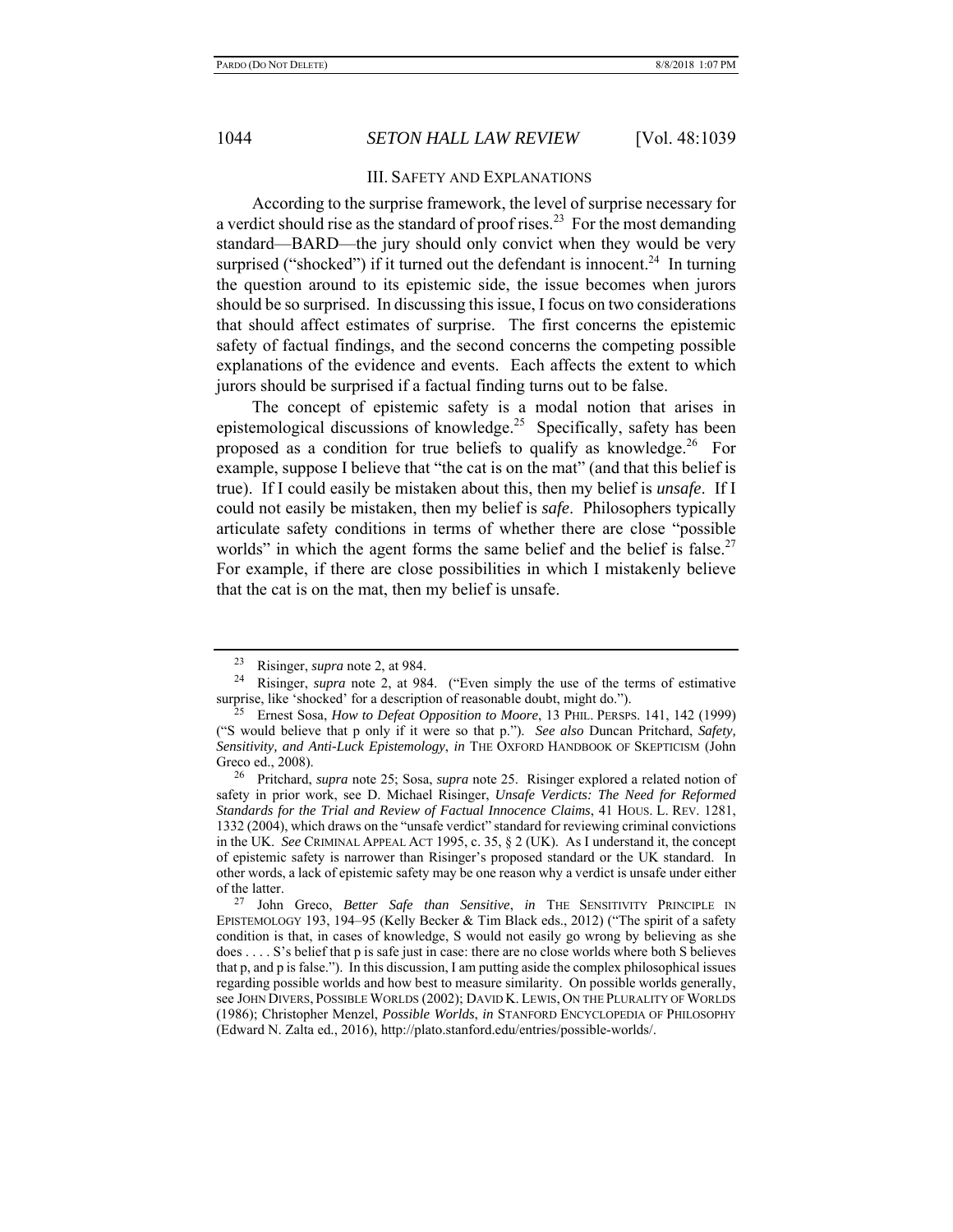Within epistemology, a lot depends on how exactly "close" is determined and how other details are specified.<sup>28</sup> Many details of these debates are not important for purposes of legal evidence and proof, but two details are significant. First, closeness will depend on how much would have to change or be different for beliefs to be true or false.<sup>29</sup> This will be a matter of degree. Second, safety essentially concerns the reliability of inferences in close possible worlds. $30$  This, too, will be a matter of degree.

These details suggest how epistemic safety maps onto legal proof and also, I contend, the notion of surprise. Epistemic safety concerns the reliability of findings in close possible worlds. In the context of the trial, the issue is how easily the jury could, based on the evidence, find the defendant guilty and be mistaken. The more difficult it is for this to occur, the safer the verdict; the easier it is, the more unsafe. My suggestion is that the level of surprise should track the degree of epistemic safety. We should be more surprised to learn that a verdict is mistaken when it is safe than when it is unsafe.

In fleshing out this suggestion, we need some concept or criteria for determining "how easily" a jury's guilty verdict could be mistaken. One possibility is to focus on the "modal proximity" of an erroneous factual finding.<sup>31</sup> This conception is related to but distinct from a conception based on probability (i.e., the probability of an erroneous finding).<sup>32</sup> A probabilistically unlikely event may nevertheless be an "easy" modal possibility. The philosopher Duncan Pritchard discusses the example of lotteries in order to distinguish the two conceptions. He contrasts them with the following thought experiment:

 $28$  These issues and their potential relevance for legal proof are discussed in more detail in Michael S. Pardo, *Safety vs. Sensitivity: Possible Worlds and the Law of Evidence*, 24 LEGAL THEORY 1 (2018), https://www.cambridge.org/core/journals/legal-theory/article/safe ty-vs-sensitivity-possible-worlds-and-the-law-of-

evidence/DEEA205B0A31A5582D370A735A25B1F3.

 $29$  For an excellent overview in the context of constitutional theory, see Lawrence B. Solum, *Constitutional Possibilities*, 83 IND. L.J. 307, 316–20 (2008).

<sup>30</sup> *See* Greco, *supra* note 27, at 193 ("[S]afety *just is* reliability throughout a space of close counterfactual situations."). Reliability in general and in close possible worlds may diverge. *See* David Manley, *Safety, Content, Apriority, Self-Knowledge*, 104 J. PHIL. 403, 409 (2007) ("My ability to discriminate larks from other birds may be so reliable that there are only five token birds in the world that I would mistake for larks. But if all five of them happen to be in my yard along with a real lark, that is enough to undermine my knowledge.").<br> $\frac{31}{2}$  Duncan Pritchard, *Piek, 46* METABUH OSOBUY 436, 447, 452, 57 (2015).

<sup>31</sup> Duncan Pritchard, *Risk*, 46 METAPHILOSOPHY 436, 447, 452–57 (2015).

<sup>&</sup>lt;sup>32</sup> *Id.* at 449 ("[T]he modal ordering of possible worlds in terms of similarity is often closely aligned with the probabilities of the events in question, such that low-probability events tend to be concerned with far-off possible worlds, and high-probability events tend to be concerned with close possible worlds. Appeals to probability can thus remain as a general guide to assessing risk. The point is just that this cannot be the full story[.]").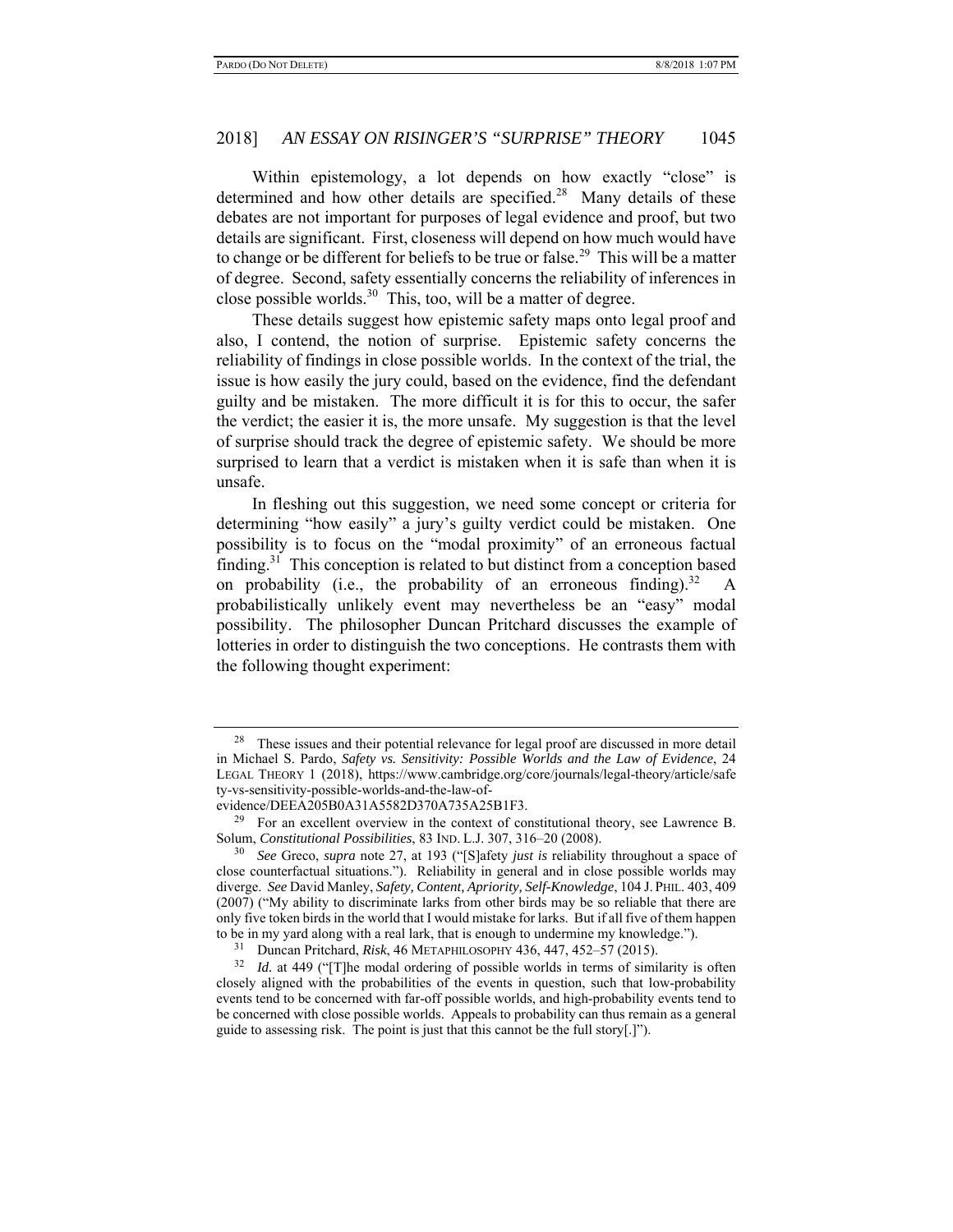*Case 1:* An evil scientist has rigged up a large bomb . . . The bomb will only detonate, however, if a certain set of numbers comes up on the next national lottery draw. The odds of these numbers appearing is fourteen million to one. It is not possible to interfere with this lottery draw. $33$ 

*Case 2:* An evil scientist has rigged up a large bomb . . . The bomb will only detonate, however, if a series of three highly unlikely events obtains. First, the weakest horse in the field at the Grand National, Lucky Loser, must win the race by at least ten furlongs. Second, the worst team remaining in the FA Cup draw, Accrington Stanley, must beat the best team remaining, Manchester United, by at least ten goals. And third, the queen of England must spontaneously choose to speak a complete sentence of Polish during her next public speech. The odds of this chain of events occurring are fourteen million to one. It is not possible to interfere with the outcomes of any of the events in this chain.<sup>34</sup>

Pritchard argues that there is a much higher level of risk in Case 1 than 2, despite identical probabilities.<sup>35</sup> In Case 1, "even despite the odds involved, the bomb blast is nonetheless something that *could very easily* occur."36 All it would take is "for a few coloured balls . . . to fall in a certain configuration."<sup>37</sup> By contrast, Case 2 could not so easily occur.<sup>38</sup> Each event, while possible, "is incredibly far-fetched" and "would require an incredible run of events."<sup>39</sup> "[S]tranger things have happened" but the bomb going off in Case 2 "is not something that could very easily occur," unlike in Case 1.40 Pritchard extends this distinction to legal proof by modeling wrongful criminal convictions based on the two types of cases. On one hand, we can imagine a "lottery-style" wrongful conviction similar to Case 1. For example, he gives a stylized DNA example in which the chance that a sample belongs to anyone other than the defendant is also fourteen million to one.<sup>41</sup>

- <sup>36</sup>*Id.* 37 Pritchard, *supra* note 31, at 442.
- $rac{38}{39}$  *Id.*
- $\frac{39}{40}$  *Id.*
- $\frac{40}{41}$  *Id.*

*Id.* at 455. The example assumes this is the primary prosecution evidence and stipulates (1) there is no room for error in collection or analysis of the sample, and (2) the sample belonging to someone else is "a modally close possibility, in that not much would need to be different about the actual world for this fourteen-million-to-one event to obtain." *Id.*

 $\frac{33}{34}$  *Id.* at 441.

 $rac{34}{35}$  *Id.* 

 $\frac{35}{36}$  *Id.* at 442.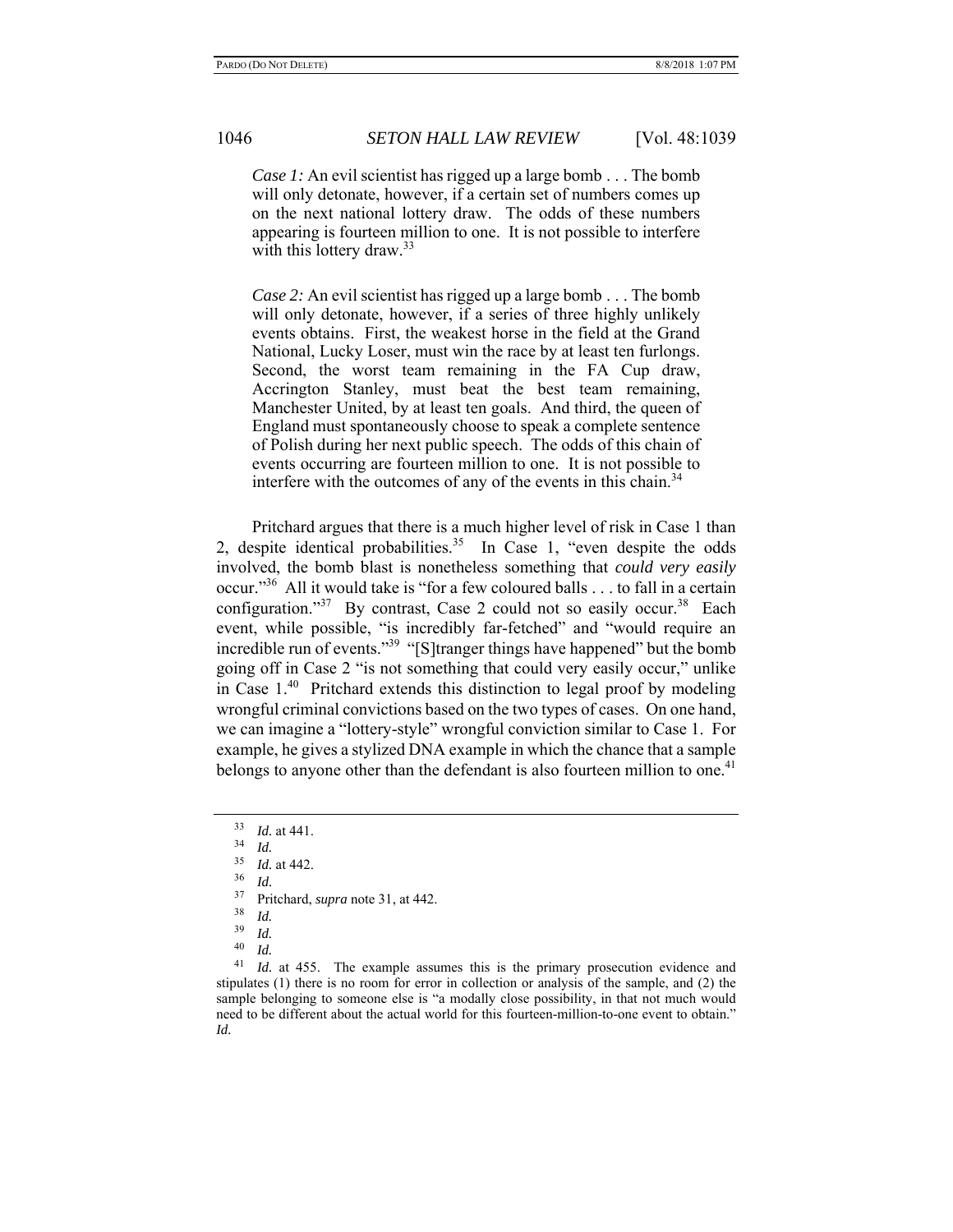On the other hand, we can imagine an equally unlikely wrongful conviction, but one that does not occur as easily. Perhaps two independent eyewitnesses misidentify the defendant; the defendant's DNA is found at the scene but was there for a non-inculpatory reason (he used to work in the building);  $42$ and potentially exonerating alibi evidence is inadvertently destroyed (through no fault of the prosecution or the defense). The defendants in both cases were unlucky, but they were unlucky in very different ways.

This modal account of the risk of erroneous factual findings fits well with Risinger's surprise framework.<sup>43</sup> Under this account, the key issue concerns what would have to have gone wrong, and in what ways, for the jury's verdict to be erroneous?<sup>44</sup> Answering this question will tell us something about how surprised jurors ought to be if their findings turned out to be false. We are, in a sense, "surprised" if a particular set of lottery numbers comes up, given the unlikely odds. $45$  But, in another sense, we aren't nearly as "surprised" as when an incredible series of unlikely events all occur.<sup>46</sup> Apart from the probabilities, it does seem to be the case that events that could not easily occur (unlike the lottery) are more surprising, and are more surprising for that reason.

I turn now to the second consideration relevant for surprise: explanations. According to the general theory of proof that Ron Allen and I have developed, standards of proof are best explained in terms of explanatory thresholds. $47$  Like Risinger, we therefore reject defining standards of proof as probabilistic thresholds. According to the explanatory account, the proof process involves two stages: (1) the generation of potential explanations of the evidence and events, and (2) a comparison of the explanations in light of the applicable standard of proof. In general, the process depends on the parties to obtain evidence and to offer what they consider to be the best explanation (or explanations) that support their respective cases. Fact

<sup>&</sup>lt;sup>42</sup> For examples, see ERIN E. MURPHY, INSIDE THE CELL: THE DARK SIDE OF FORENSIC DNA 33 (2015).<br><sup>43</sup> See Pritchard, supra note 31, at 449.

<sup>&</sup>lt;sup>44</sup> In other words, we should want wrongful convictions that do (and inevitably will) occur to be not only unlikely, but also ones that could not occur very easily.

<sup>&</sup>lt;sup>45</sup> This surprise, of course, is often offset by the realization that some set of numbers had to come up and this set was just as likely as any other.

<sup>&</sup>lt;sup>46</sup> Personally, I will note that my surprise ("shock," even) at the Chicago Cubs winning the 2016 World Series far exceeded the probabilistic odds (under any conception of probability).

<sup>47</sup> See Michael S. Pardo & Ronald J. Allen, *Juridical Proof and the Best Explanation*, 27 LAW & PHIL. 223 (2008), which builds on Ronald J. Allen, *Factual Ambiguity and a Theory of Evidence*, 88 NW. U. L. REV. 604, 606 (1994). Ronald J. Allen, *The Nature of Juridical Proof*, 13 CARDOZO L. REV. 373 (1991). We expand on the account and address various criticisms in detail in Ronald J. Allen & Michael S. Pardo, *Relative Plausibility and Its Critics*, (Univ. of Ala. Legal Studies Research Paper No. 3179601, 2018).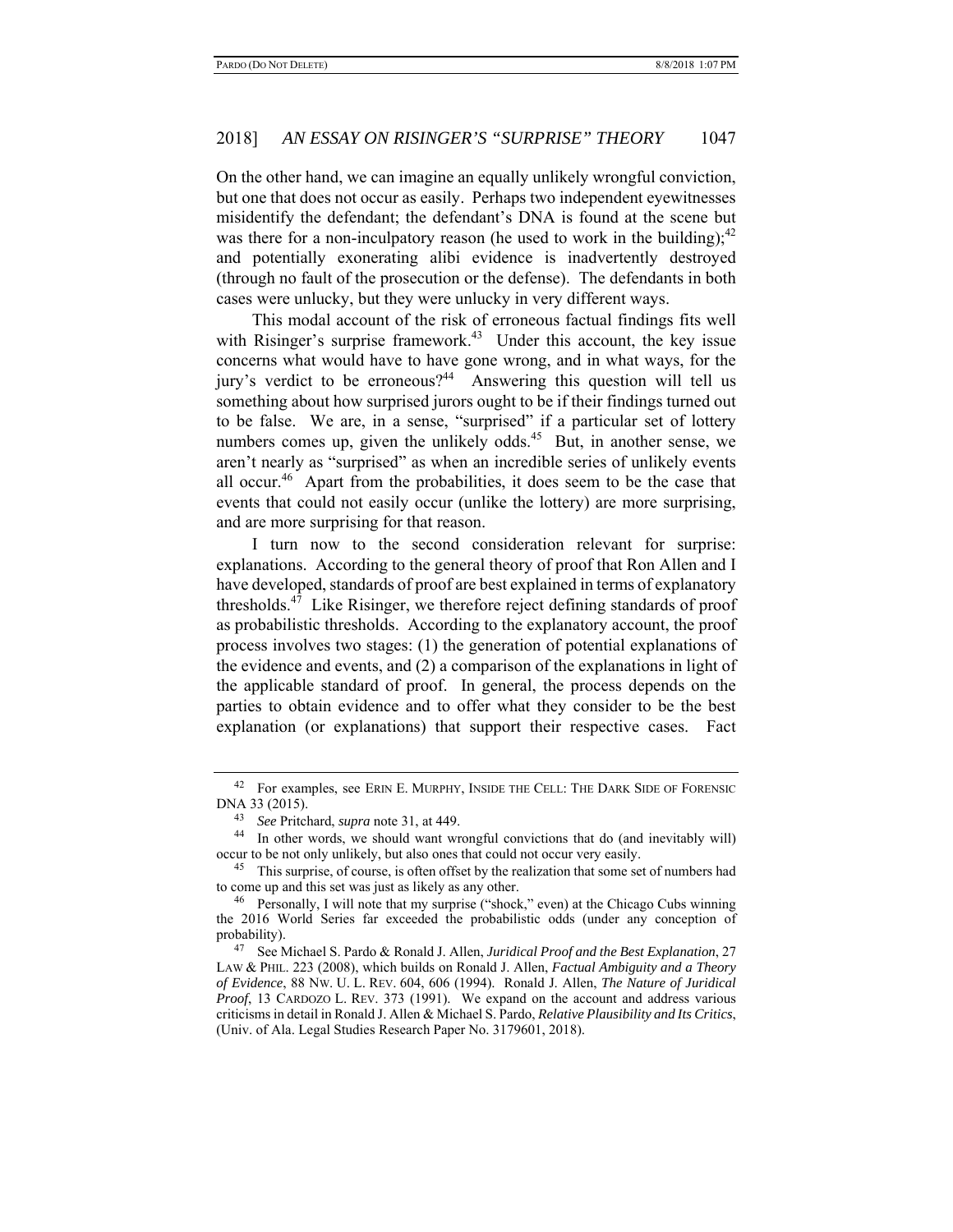finders, however, may also develop and rely upon explanations other than those advanced by the parties. Whether a party's explanation is sufficient will depend on the standard of proof.

The explanatory thresholds vary depending on the standard—with higher standards requiring a higher threshold.<sup>48</sup> Under the "preponderance" of the evidence" standard, fact finders determine whether the best of the available explanations favors the plaintiff or the defendant.<sup>49</sup> The best available explanation will favor the plaintiff if it includes all of the legal elements of the plaintiff's claim; it will favor the defendant when it fails to include one or more elements.<sup>50</sup> A number of general criteria affect the strength or quality of an explanation.<sup>51</sup> These criteria include considerations such as: consistency, coherence, fit with background knowledge, simplicity, absence of gaps, and the number of unlikely assumptions that need to be made.<sup>52</sup> Higher standards require more from the party with the burden of proof. In criminal cases, under the "beyond a reasonable doubt" standard, the prosecution must do more than present a *better* explanation than the defense (or the best available explanation): fact finders should convict only when the prosecution's explanation (which includes all of the legal elements) is plausible, given the evidence, and there is *no* plausible defense

In this respect, they are similar to the probabilistic account of the standards.

<sup>49</sup> *See, e.g.*, Anderson v. Griffin, 397 F.3d 515, 521–22 (7th Cir. 2005) (comparing explanations); Bammerlin v. Navistar Int'l Transp. Corp., 30 F.3d 898, 902 (7th Cir. 1994) (same); Yeschick v. Mineta, 675 F.3d 622, 627 (6th Cir. 2012) (same).

An explanation will "include" an element if the element is a part of, or is entailed by the explanation. For example, in a negligence case, the plaintiff's explanation must include each of the elements; if the better explanation fails to include an element (e.g., causation), then the defendant will win.

<sup>&</sup>lt;sup>51</sup> These general criteria affect the quality of explanations in a wide variety of contexts such as science, history, and everyday common sense reasoning. *See* PETER ACHINSTEIN, THE NATURE OF EXPLANATION (1983); GILBERT HARMAN, CHANGE IN VIEW: PRINCIPLES OF REASONING 65–75 (1986); PHILIP N. JOHNSON-LAIRD, HOW WE REASON 186–88 (2006) (discussing the role of explanations in reasoning); PETER LIPTON, INFERENCE TO THE BEST EXPLANATION (2d ed. 2004); Tania Lombrozo, *Explanation and Abductive Inference*, *in* THE OXFORD HANDBOOK OF THINKING AND REASONING 260 (Keith J. Holyoak & Robert G. Morrison eds., 2012).

 $52$  In general, the quality of an explanation serves as a proxy for likelihood: the better the explanation, the more likely, when compared with the available alternatives. LIPTON, *supra* note 51, at 119; Timothy Williamson, *Abductive Philosophy*, 47 PHIL. FORUM 263, 267 (2016) ("Inference to the best explanation does not directly rank potential explanations according to their probability. This does not ... make it inconsistent with a probabilistic epistemology[.] . . . [It] may be a good heuristic to use when—as often happens probabilities are hard to estimate[.]"). *See also* Anderson v. Griffin, 397 F.3d 515, 521 (7th Cir. 2005) ("[I]f in a particular case all the alternatives are ruled out, we can be confident that the case presents one of those [rare] instances in which the rare event did occur."); United States v. Beard, 354 F.3d 691, 693 (7th Cir. 2004) ("Relative to the alternatives, the government's case was more powerful than it would have seemed in the abstract.").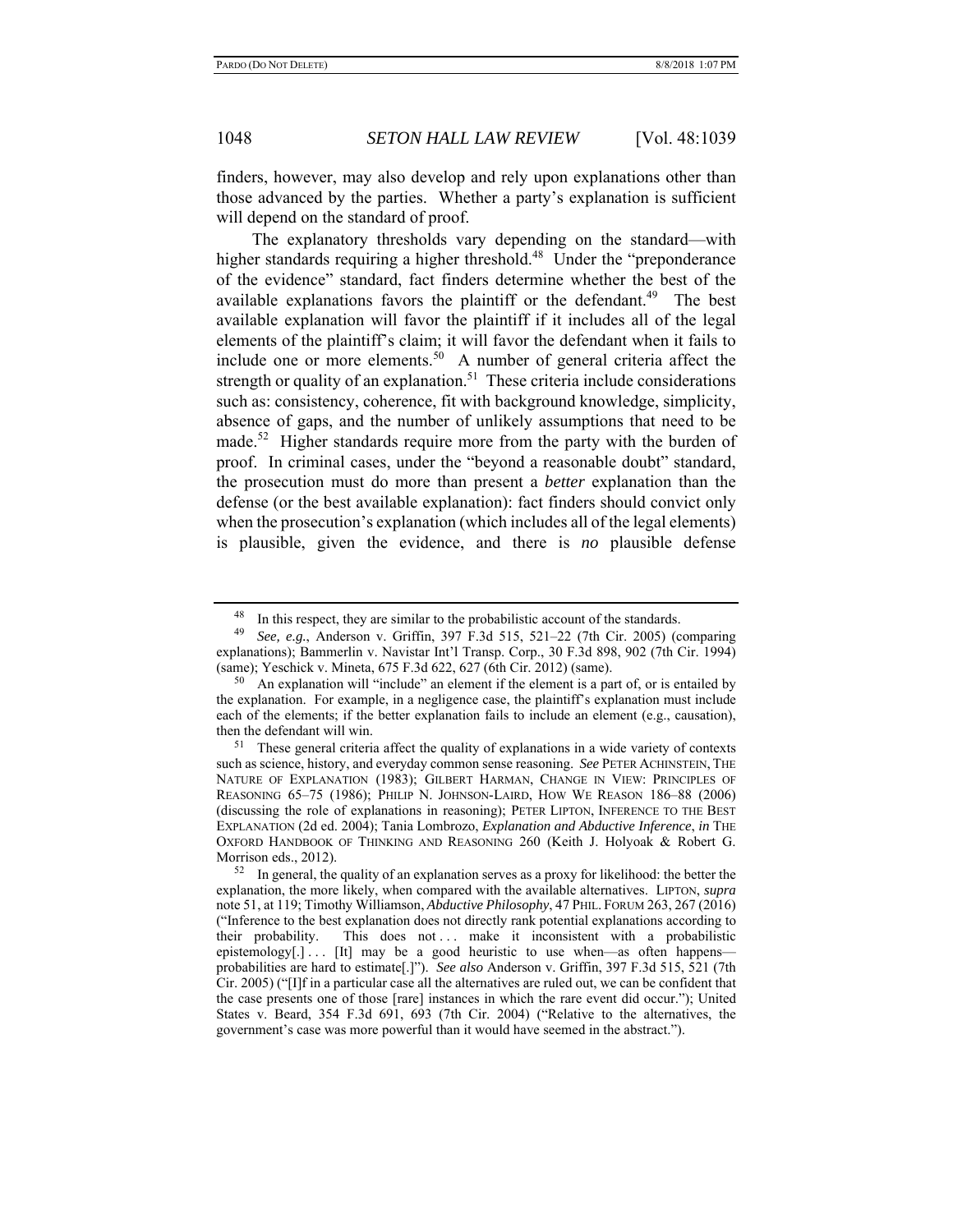#### explanation.<sup>53</sup>

This explanatory threshold—i.e., that the jury should convict if and only if the only plausible explanation(s) favors the prosecution—is a natural fit with Risinger's surprise framework.<sup>54</sup> At the very least they are fellow travelers. Here is why: when there is a plausible explanation available to jurors (presented by the defendant or constructed by themselves) in which the defendant is innocent, then jurors should not be very surprised to learn the defendant is not guilty. Under both accounts, a conviction is not warranted. On the other hand, when the only plausible explanations of what happened support the prosecution's case—i.e., no plausible alternatives have been presented or can be constructed—then jurors should be surprised, and likely would be surprised, to learn the defendant is not guilty. Moreover, to the extent explanatory considerations are a proxy for likelihood of truth, and explanatory considerations similarly track surprise, then explanations provide a link between the surprise framework and the traditional systemic considerations (accuracy and the risk of error) underlying standards of proof.55 In this way, the explanatory framework may bring the psychology of surprise in line with the epistemology of proof.

Finally, it should be noted that the two considerations—safety and explanations—are related. When fact finders compare and evaluate alternative explanations of the evidence and events, considerations of epistemic safety affect the process. When the inferences from evidence are safe, the evidence is better in distinguishing between the different factual possibilities.56 When the inferences are unsafe, the evidence is consistent with different close possibilities (e.g., guilt and innocence). The more unsafe, the less likely the evidence distinguishes between these possibilities.57 When the inferences are safe, the evidence is better at ruling out the false alternatives. Safe evidence is thus better evidence precisely because it better supports one explanation (over its alternatives) in close possible worlds. In such circumstances, we should be more surprised to learn that a chosen explanation (leading to a guilty verdict) turned out to be false. In the next Part, I illustrate these abstract reflections on safety, explanation,

<sup>56</sup>*See* Pardo, *supra* note 28 (discussing this issue). 57 Accordingly, safety affects the probative value of evidence. FED. R. EVID. 403.

 $^{53}$  Pardo & Allen, *supra* note 47.<br> $^{54}$  See Risinger, *supra* note 2, at

<sup>&</sup>lt;sup>54</sup> See Risinger, *supra* note 2, at 984.<br><sup>55</sup> For example, if one aim of the preponderance standard is to favor whichever side's factual theory is more likely to be true, and better explanations are more likely to be true than worse ones, then favoring the better of the available explanations will serve as a proxy for which theory is more likely to be true. Surprise fits naturally into this picture. Jurors should be more surprised to learn the better explanation is false than to learn the worse explanation is false, and therefore they should favor the former. Similar considerations apply, with necessary adjustments, for higher standards aimed at skewing the risk of error in a particular direction.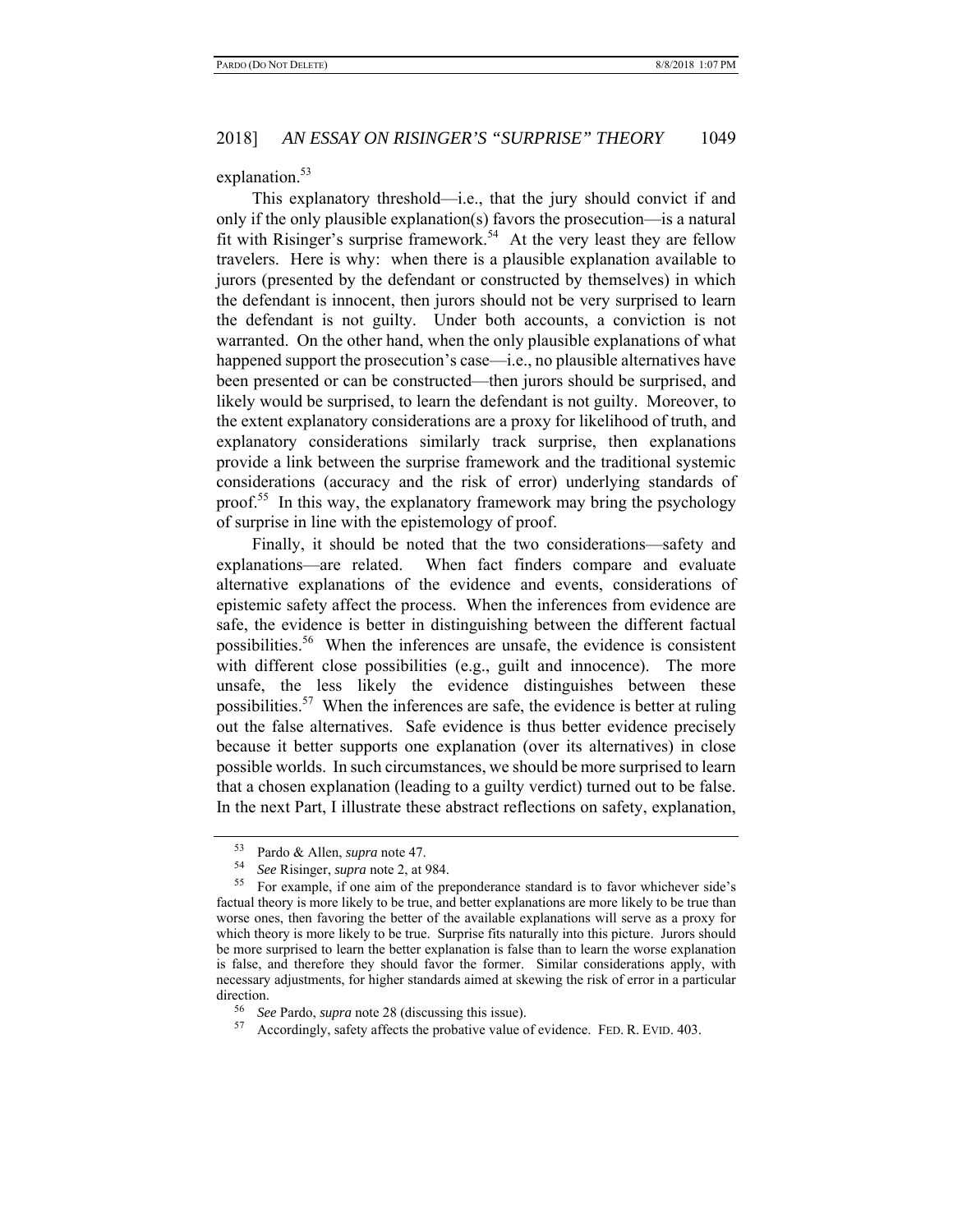and surprise with two examples.

#### IV. TWO EXAMPLES

I conclude by discussing two cases in which defendants were convicted and challenged the sufficiency of the evidence against them. Both cases raised the same doctrinal question: whether, based on the evidence, a rational jury could find the defendant guilty beyond a reasonable doubt.<sup>58</sup> The examples are instructive for illustrating the epistemic aspects of the BARD standard because they both involve reviewing courts that articulate why the evidence is or is not sufficient to warrant a conviction. The examples fall on either side of the line in answering this question.

The first example, *O'Laughlin v. O'Brien*, involved a conviction for burglary and assault.<sup>59</sup> The victim, Annmarie Kotowski, was found "severely beaten and covered in blood" in her apartment; an expert testified that she suffered approximately fifteen to twenty blows to her face (breaking nearly every bone in her face and skull) and that she had defense wounds on her hands from five to ten blows.<sup>60</sup> Kotowski lived alone in her apartment and could not remember any details of the attack or her assailant.<sup>61</sup> The defendant, Michael O'Laughlin, a member of the apartment complex's maintenance staff, lived two doors down from the victim. $62$ 

The attack apparently occurred late at night or early in the morning.<sup>63</sup> A neighbor called 911 at 2:00 AM to report a woman screaming and what sounded like "wood hitting wood."<sup>64</sup> But when police arrived shortly after they apparently could not locate the apartment from where the reported screams were coming.<sup>65</sup> They did, however, see the defendant walking on a pathway outside of his apartment, wearing only boxer shorts.<sup>66</sup> He said that he heard screaming but thought that it was a raccoon trapped in a dumpster; he went out to prop the dumpster open with a stick.<sup>67</sup> The police confirmed the stick in the dumpster, searched the area further, and then left after noting nothing else suspicious.<sup>68</sup> Kotowski was found at 5:45 AM by her boyfriend,

68 *Id.* at 291.

<sup>58</sup> Jackson v. Virginia, 443 U.S. 307, 318 (1979) (establishing this sufficiency standard as a constitutional right required by due process).

 $^{59}$  568 F.3d 287 (1st Cir. 2009).<br> $^{60}$  *L*, at 280, 05 (cummerizing the

 $^{60}$  *Id.* at 289–95 (summarizing the facts).

<sup>61</sup> *Id.* at 289–90.

 $\frac{62}{63}$  *Id.* at 290.

<sup>63</sup> *See id.* at 289–90

*Id.* at 291.

<sup>65</sup> *O'Laughlin*, 568 F.3d at 291.

<sup>&</sup>lt;sup>66</sup> *Id.*<br><sup>67</sup> *Id.* The defendant's supervisor testified that the apartment complex had been having problems with raccoons getting trapped in the dumpster. *Id.* at 291 n.5.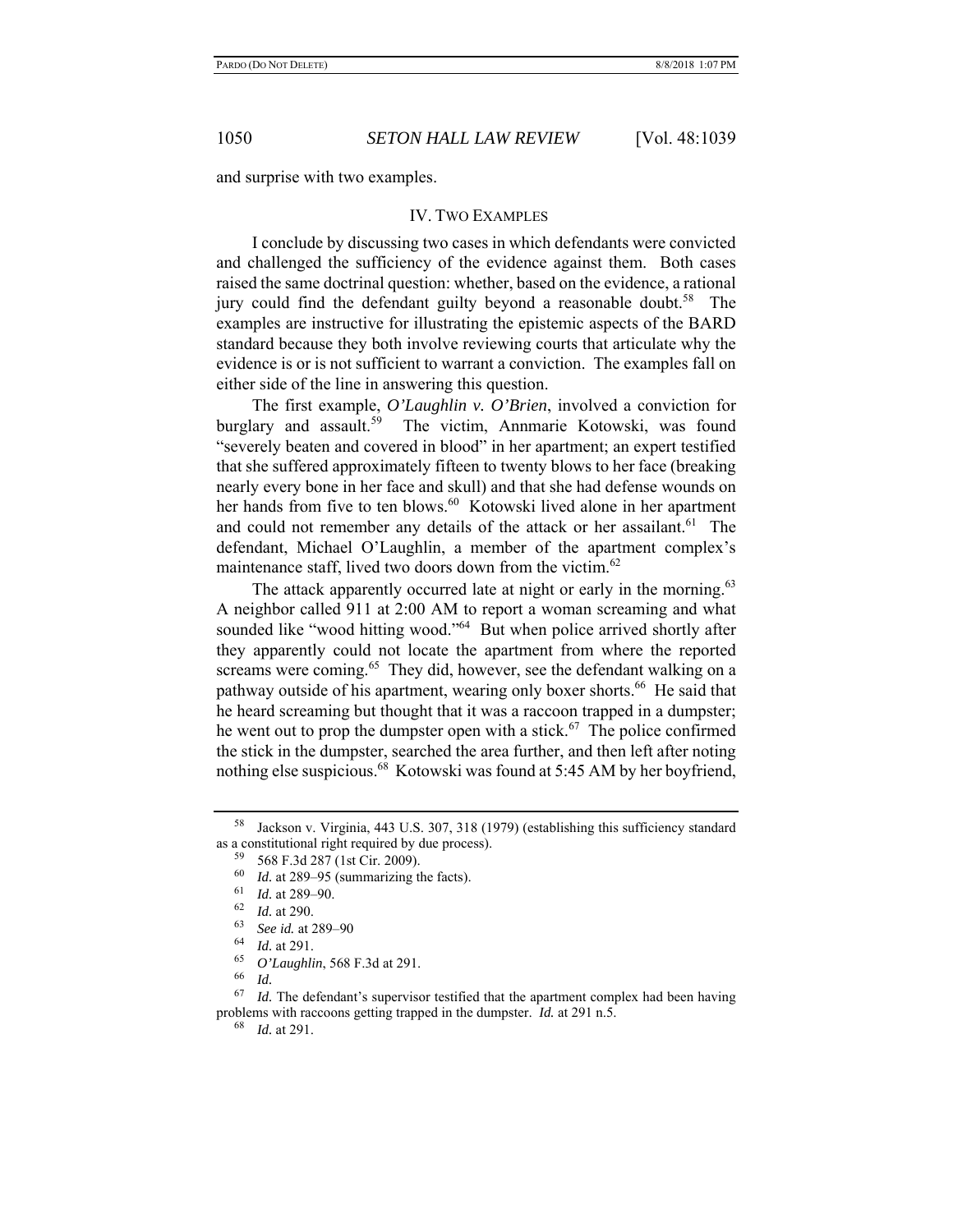who arrived to have coffee with her.<sup>69</sup>

The prosecution's theory was that O'Laughlin, desperate for drug money, entered Kotowski's apartment searching for cash or valuables and attacked her in the process.<sup>70</sup> According to the evidence presented at trial, on the night of the attack O'Laughlin had smoked crack cocaine at the home of a friend, and when he returned to his apartment he apparently tried several times to call "known drug dealers."<sup>71</sup> As a member of the maintenance staff, he possessed a key to Kotowski's apartment and had once fixed a window in her apartment.<sup>72</sup> In addition, there was testimony that he once remarked that she had expensive furniture and that she was "his type." There were no eyewitnesses to the attack, and no forensic evidence linked O'Laughlin to the attack.<sup>73</sup> The prosecution's additional evidence included a metal baseball bat with the defendant's name on it found in the woods near the apartment complex, a small cut on the defendant's face, and demeanor and other "consciousness of guilt" evidence concerning his reactions and behavior following interactions with the police.<sup>74</sup> The defendant denied involvement and at trial also argued that Kotowski's husband was the attacker.<sup>75</sup> She had moved to the apartment a couple of months earlier after informing her

*Id.* at 292. Kotowski was married but had moved out of her house and into the apartment months earlier, after informing her husband that she was having an affair with a man named Finn. *Id.* at 290. Finn is the boyfriend who discovered her and called 911. *Id.* at  $292.70$ 

*Id.* at 291 ("As the night wore on, O'Laughlin was 'depleted of drugs and most of his  $\cosh$ ."").

<sup>&</sup>lt;sup>71</sup> *O'Laughlin*, 568 F.3d at 291.<br><sup>72</sup> *Id at* 290 n 2. There did not

Id. at 290 n.2. There did not appear to be any evidence of forced entry, however, the court also noted that several other employees of the apartment complex also had a key. *Id.* at  $302.73$ 

*Id.* at 306. Fourteen sets of fingerprints were found in Kotowski's apartment; none matched O'Laughlin. *Id.* at 294. Footprint impressions taken in the apartment failed to match the defendant's boots. *Id.* The police searched O'Laughlin's apartment on two occasions and did not find any blood that matched Kotowski. *Id.* at 294, 304. An aluminum baseball bat, with O'Laughlin's name on it, was found in the woods outside the complex. *Id.* at 294. A small stain on the handle was determined to be blood: "A state police DNA analyst concluded that while Mrs. Kotowski could not be excluded as a contributor, one in two of any randomly selected individuals could have been the contributor." *Id.* at 294.

<sup>74</sup> O'Laughlin stated that he owned the bat but did not see it since moving into the apartment. *O'Laughlin*, 568 F.3d at 294. Police testified that they could not tell whether the cut was fresh or not; O'Laughlin said it was a pimple. *Id.* at n.9. The consciousness of guilt evidence consisted primarily of his demeanor ("uneasy and distant") and the fact that after initially consenting to a search of his apartment, he asked the officers to leave. *Id.* at 291, 293. When they informed him later that morning of their intent to secure a warrant, he eventually consented to a second search. *Id.* at 293. His explanation for asking them to leave the first time was his fear that they would take his drug paraphernalia and cash. *Id.* In addition, there was testimony that in between the searches he cleaned a small red-ish stain that police observed the first time and thought might be blood. *Id.* 75 *O'Laughlin*, 568 F.3d at 297 n.13.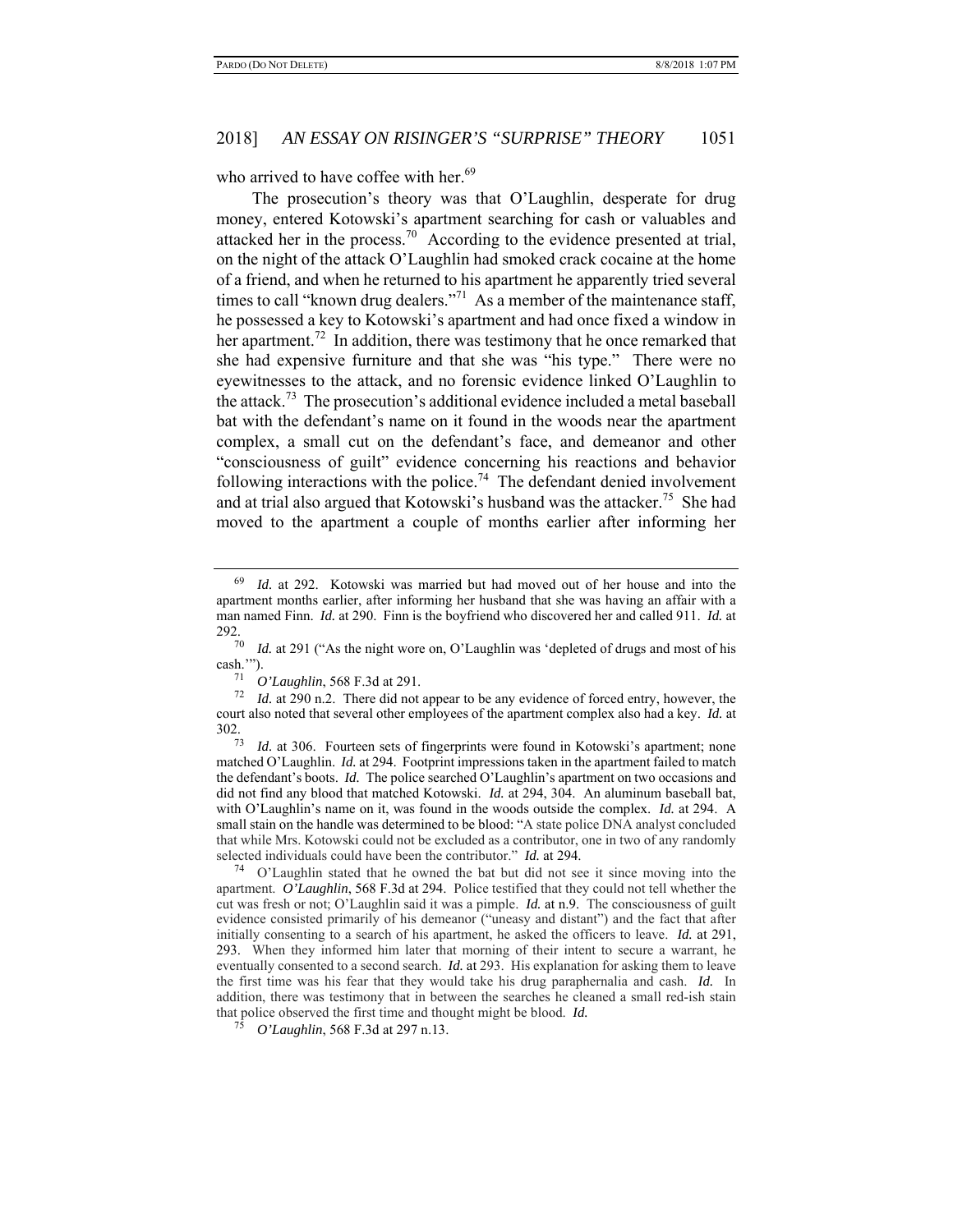husband that she was having an affair (with the boyfriend who discovered Kotowski after the attack).<sup>76</sup> Apparently, she and her husband had discussed divorce for the first time a week before the attack.<sup>77</sup> After a nine-day trial, O'Laughlin was convicted and sentenced to thirty-five to fifty years imprisonment.<sup>78</sup>

In concluding the evidence was insufficient to support the conviction, the U.S. Court of the Appeals for the First Circuit focused explicitly on the plausibility of the prosecution's explanation.<sup>79</sup> The court reasoned that the prosecution's explanation for what occurred made no sense in light of the evidence.<sup>80</sup> This was so for two reasons. First, the prosecution's account of the defendant's motives and behavior was inconsistent with the evidence. $81$ The prosecution argued that the defendant entered the apartment to steal money or valuables, but nothing was taken from the apartment.<sup>82</sup> Kotowski's purse (which contained cash, credit cards, and a checkbook) was on the floor in plain sight in the bedroom where the attack took place; several items of jewelry and "an expensive watch" were also in plain sight on the dresser; no drawers or cabinets were opened (including a drawer containing over \$500 in cash); and nothing else appeared to be disturbed (other than a damaged headboard in the bedroom, from the attack).<sup>83</sup> The court explained that this evidence was inconsistent with the "drug money" theory and fit instead with the explanation that the attack was a personal one directed at the victim (either by the husband or someone else). $84$  Second, the court also explained

<sup>76</sup>*Id.* at 290. 77 *Id.* at n.1. There was also evidence about the husband being "verbally abusive" and "upset" about the divorce. *Id.* at 297 n.13. As well as evidence that he owned several wooden baseball bats. *Id.* The boyfriend was ruled out by the police as a possible suspect and there does not appear to have been any indication from the defense that this was a possibility worth advancing. *Id.* at 292.

<sup>78</sup> *O'Laughlin*, 568 F.3d at 289. The defendant was convicted of four separate counts: "(1) burglary and armed assault in a dwelling; (2) armed assault in a dwelling; (3) armed assault with intent to murder; and (4) assault and battery by means of a dangerous weapon." *Id.* at 295. The sentence was for concurrent terms of 35–50 years on counts (1) and (2); 19–20 years on count (3); and 9–10 years on count (4). *Id.* at 289.

*Id.* at 301. The issue was before the court on habeas review. *Id.* at 290. In addition to holding the evidence to be insufficient under the *Jackson* standard, the court also held that the state court's application of the *Jackson* standard was "objectively unreasonable." *Id.* at 308.<br>80

<sup>&</sup>lt;sup>80</sup> *O'Laughlin*, 568 F.3d at 308.<br><sup>81</sup> *M* at 202. ("The axidence the

*Id.* at 302 ("[T]he evidence that O'Laughlin acted upon a financial motive to commit the attack is weak at best.").<br> $\frac{82}{3}$  *See id.* at 296.<br> $\frac{83}{3}$  *M* at 292

<sup>83</sup> *Id.* at 292.

Id. at 302 ("[T]he assailant's actions are inconsistent with O'Laughlin's purported financial motive in view of the savage beating Mrs. Kotowski suffered at the hands of the assailant, an attack involving at least fifteen to twenty blows that nearly broke every bone in her face and skull. If the assailant were motivated by money, a few blows to incapacitate her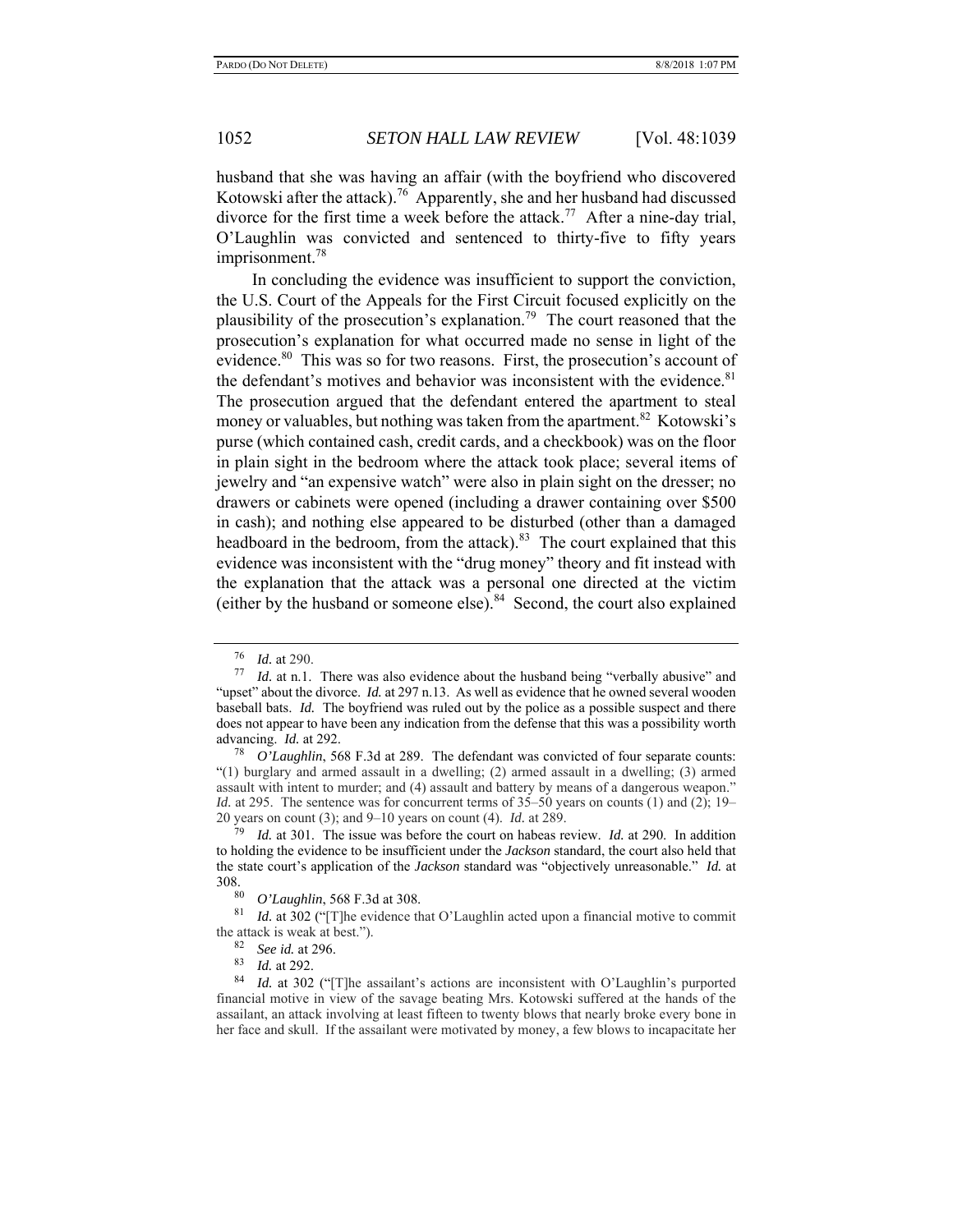that the failure of any forensic evidence to implicate the defendant was significant, given the brutality of the attack and the amount of blood.<sup>85</sup>

The *O'Laughlin* case fits with each of the considerations discussed above. Not only is there a plausible explanation supporting the defendant's innocence (i.e., the husband), the prosecution's explanation fails on its face to account for several undisputed items of evidence.<sup>86</sup> Moreover, the jury's finding was unsafe: there is at least one close possibility in which the finding is false (i.e., the husband theory), and the evidence would have been the same in other close possibilities in which someone other than O'Laughlin committed the attack. Accordingly, we (and the jurors) should *not* be very surprised to learn that someone other than O'Laughlin attacked Kotowski.

The second example, *United States v. Beard*, involved a defendant convicted of carrying a gun during and in relation to a drug offense.<sup>87</sup> According to the evidence, police acting on an informant's tip staked out a parking lot and saw two cars park next to each other.<sup>88</sup> Beard got out of one car, entered the other, remained there for a few minutes, and then returned to his car.<sup>89</sup> Both cars were then stopped by the police as they drove off.<sup>90</sup> In the car in which Beard was riding, they found drugs in a secret compartment behind the rear seat and a loaded derringer in the center console of the front seat, hidden under some papers.<sup>91</sup> They found cash in the other car.<sup>92</sup> Neither the driver nor Beard owned the car he was riding in; Beard had borrowed it eight months earlier and had been seen driving it.  $93$ 

would have been sufficient.").<br><sup>85</sup> *Id.* at 304 ("It bears repeating that the prosecution had to rely on circumstantial evidence because no physical or DNA evidence linked O'Laughlin to the attack despite the copious amount of blood at the crime scene. Considering the large amount of blood, it is difficult to fathom how O'Laughlin was able to avoid having any blood or other DNA

See generally O'Laughlin, 568 F.3d 289. The primary factor that makes this a difficult case is the deference given to jury findings when there is some evidence supporting the prosecution's explanation. The court stated that the prosecution's explanation was at most a "reasonable speculation". *Id.* at 302. But even this seems generous.

 $^{87}$  354 F.3d 691, 693 (7th Cir. 2004).

<sup>&</sup>lt;sup>88</sup> *Id.* at 691–93 (summarizing the facts).<br><sup>89</sup> Beard was a passenger in the car. *Id*.

Beard was a passenger in the car. *Id.* at 692. Neither side argued that the driver was involved in the drug deal or possessed the gun. *See generally id.* <sup>90</sup> *Id.* at 692.

<sup>&</sup>lt;sup>91</sup> *Id. Beard*, 354 F.3d 691, 692 (7th Cir. 2004).<br><sup>93</sup> *Id* 

*Id.*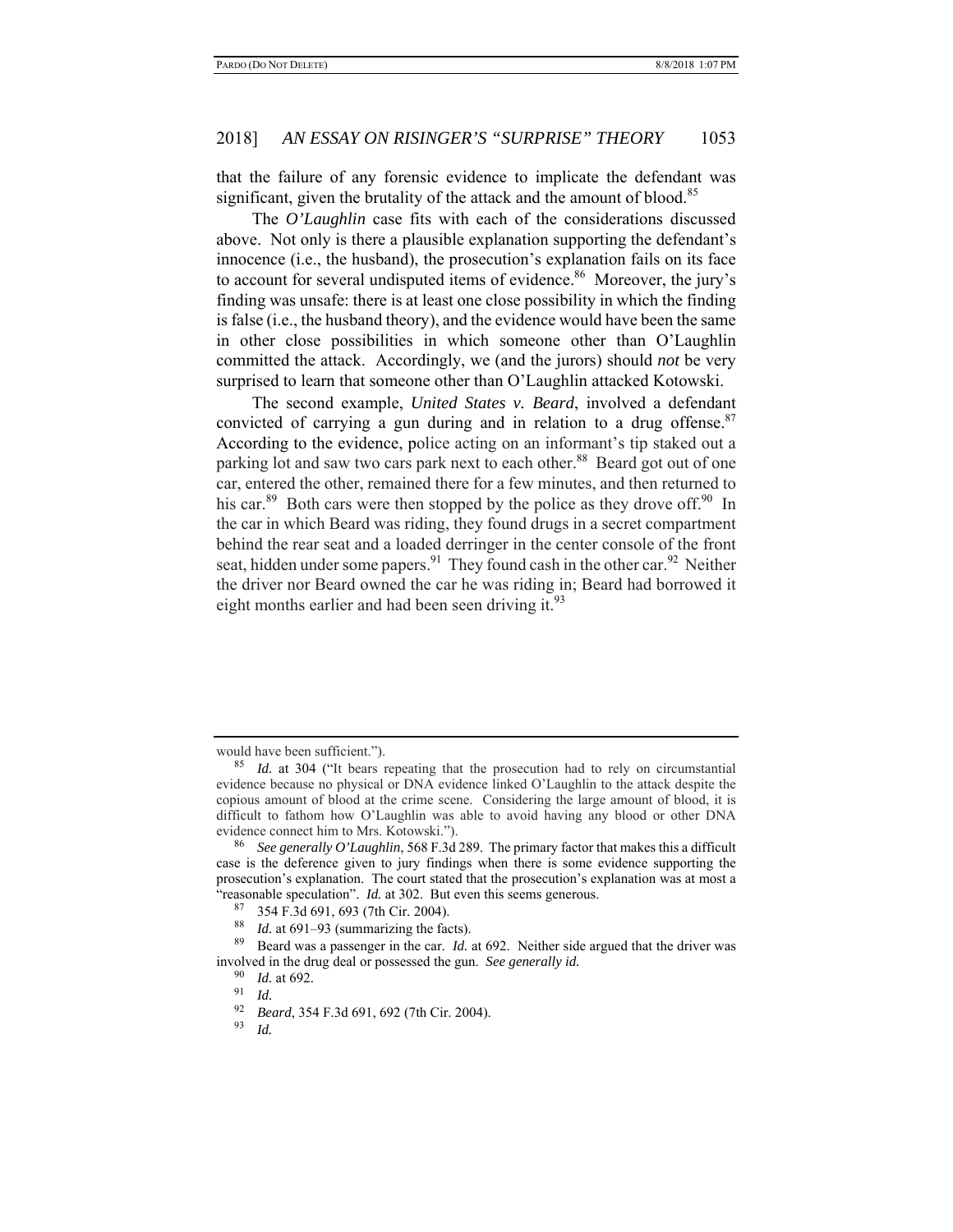The key question for the U.S. Court of Appeals for the Seventh Circuit was whether this evidence was sufficient, under the *Jackson* standard, <sup>94</sup> to support a finding that the gun belonged to Beard.<sup>95</sup> As the court explained:

No one supposes that the derringer was the property of the car's owner—that she hid a loaded gun in the center console when she lent Beard the car. Since others besides himself used the car during the eight months that he possessed it, conceivably the gun was left there by one of these users, but it is highly unlikely. It would mean that someone who borrowed the car from Beard placed a loaded gun in the console, covered it with papers to conceal it, and then—what? Forgot about it? That is possible, but it was not so lively a possibility as to compel a reasonable jury to acquit Beard.<sup>96</sup>

The court further examined the possibility of alternative plausible explanations and noted that none were forthcoming from the defense or otherwise available.<sup>97</sup> The strength of the prosecution's explanation—i.e. that the gun belonged to Beard—would be undermined by any plausible alternatives and is strengthened by the fact that there were no others: "[t]his left the jury with no alternative theory to the government's. Relative to the alternatives, the government's case was more powerful than it would have seemed in the abstract."<sup>98</sup>

Similar to *O'Laughlin*, the *Beard* case illustrates the comparative nature of proof and the importance of explanations. By itself, the prosecution's explanation and argument is plausible but not overwhelming.<sup>99</sup> What about the alternatives? There are possibilities that could be constructed that are consistent with innocence, but there does not appear to be any evidence or

<sup>94</sup> *See* Jackson v. Virginia, 443 U.S. 307, 318 (1979).

<sup>95</sup> *Beard*, 354 F.3d 691, 692 (7th Cir. 2004) ("The difficult question is whether the gun was his.").

<sup>96</sup>*Id.* 97 *Id.* ("We asked his lawyer at argument what the explanation of the defense was for the presence of the gun in the car that Beard had borrowed. No answer was forthcoming. The lawyer seems to have thought that since the government had the burden of proof and Beard was privileged not to testify (and he did not testify), it was irrelevant that the jury was given no alternative to the government's straightforward theory as to whose gun it was. That is incorrect."). 98 *Id.* at 693. The evidence and arguments in *Beard* are modeled formally in Floris Bex

<sup>&</sup>amp; Douglas Walton, *Burdens and Standards of Proof for Inference to the Best Explanation: Three Case Studies*, 11 LAW, PROBABILITY & RISK 113 (2012).

<sup>99</sup> Bex & Walton, *supra* note 98, at 126 (arguing that the prosecution's case viewed by itself is "a fairly weak one" but that "there doesn't seem to be any evidence supporting the conclusion that some other person left a gun in the console. The argument on the other side appears to be non-existent.").